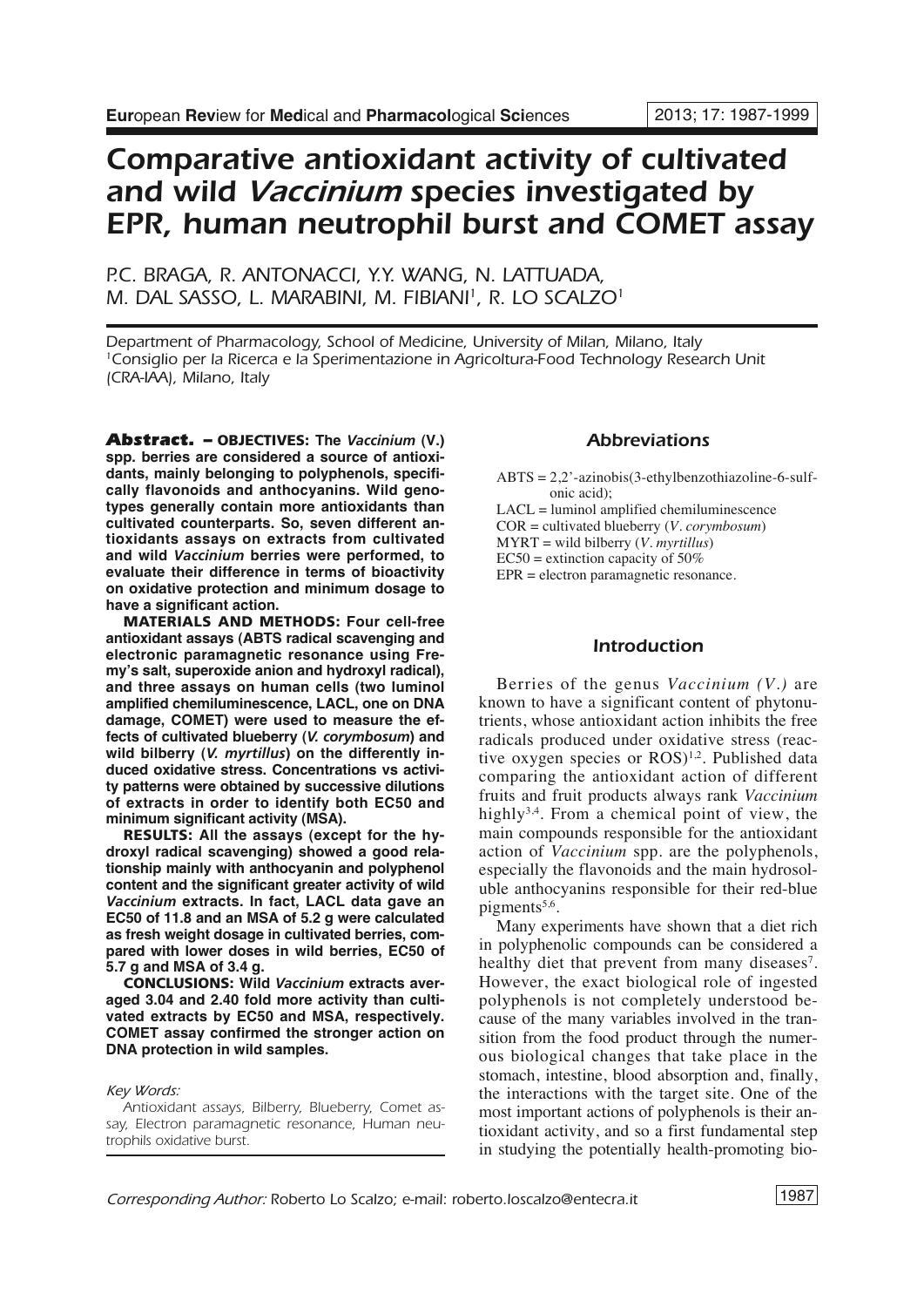logical value of food plant phytochemicals is to measure of their antioxidant capacity, which can be done using a wide range of methodologies $8-11$ . Many assays are used in the case of polyphenols and anthocyanins, which often give different results $12-14$ . On the basis of previous studies, one general recommendation is to use more than one antioxidant assay in order to establish the most precise attribution of the antioxidant properties of a food product. Most published studies have used a chemical approach and less frequently a biological approach, but it may be more effective to use both. The ideal situation could be the use of a contemporary chemical and biological investigation for the attribution of the antioxidant activity to a phenolic-rich berry fruit. We used seven (four cell-free and three by using human cells) of the most widely used and validated antioxidant assays to identify the differentiated antioxidant activity of *Vaccinium* spp. extracts of wild and cultivated species with the aim of establishing the 50% protection (EC50) and the lowest significant concentration that still shows antioxidant activity (MSA). The extracts were from a cultivated *V. corymbosum* sample (the commonly cultivated highbush blueberry) and from a wild sample of *V. myrtillus* (the European blueberry or bilberry), which is known to have a high antioxidants content 15-17 and is widely used in the pharmaceutical market<sup>18</sup>. The cell-free assays were a spectrophotometry based on ABTS cation radical scavenging and three assays based on electron paramagnetic resonance (EPR) detection: the scavenging of K-nitrosodisulfonate (Fremy's salt), superoxide anion and the Fenton-generated hydroxyl radical. Two of the three biological assays were based on oxidative bursts by human blood polymorphonuclear (PMN) cells by means of the luminol amplified chemiluminescence (LACL)<sup>19</sup>, and the third was used to investigate the effect of *Vaccinium* extracts on DNA damage (COMET), which is known to be an important sign of premature aging and can be induced by various stress agents such as oxidant free radicals<sup>20</sup>.

## *Materials and Methods*

## *Plant Material and Extracts*

The plant material consisted of about 1 kg of *Vaccinium* berries belonging to two different species, obtained in the 2009 season, one cultivated and one wild. The cultivated blueberry *V. corymbosum* L., cv Berkeley (COR) was harvested at the time of commercial maturity in the experimental field of the Horticulture and Floriculture Research Centre of Lombardy, located in Vertemate con Minoprio (Como, Italy). The ripe fruit of the wild bilberry *Vaccinium myrtillus* L. (MYRT) were harvested in Val Camonica, Italy, by trained personnel of the University of Milan, Faculty of Agriculture. The berries were taken to the laboratory within 24 hours of harvesting and those of a similar size and without visual defects were selected and quickly frozen at –50°C in an air-blast tunnel. They were then cut in half, kept at –80°C overnight and then lyophilised until constant weight in order to calculate the dry matter (expressed as a percentage). After lyophilisation, the samples were powdered in a refrigerated grinder (0-2 $\degree$ C) and stored at  $-20\degree$ C until analysis. To extract phytochemicals, 200 mg of berry powder was treated at 2-4 $\degree$ C with 15 ml of cold H<sub>2</sub>O, vortexed for one minute, centrifuged at 25000×g and filtrated on glass-wool. On the supernatant, the soluble solid content <sup>21</sup> was measured by refractometry, the titratable acidity<sup>21</sup> by titration with NaOH 0.1N, the total polyphenols content by Folin-Ciocalteu reaction<sup>22</sup> and the total anthocyanin content by differential pHmetry<sup>23</sup>. Moreover, the supernatant was diluted 5-fold with the cold buffer solutions used in the different antioxidant assays within three hours in an ice-bath. The reaction systems of the various assays were set up after many preliminary experiments in order to make precise comparisons of the different antioxidant tests. For each assay, a different molecular probe was used depending on the concentrations of the plant extracts. The dose *vs* effect plots had the amount of raw berry powder  $(\mu \varrho/ml)$  on the x axis and the percent scavenging or oxidative protection on the y axis. The experimental approach was that of subsequently diluting the plant extract two-folds to reach the MSA *vs* the control, which was typically represented by the reaction or biological system in the absence of scavenger solutions. The exact concentrations are given for each assay (see single method descriptions). The experimental points were re-plotted on a semi-logarithmic scale (% scavenging *vs* log concentration) and linearly forced to the respective equations, and the EC50 values were determined (i.e. the amount of plant material necessary to have 50% protection).

#### *Scavenging of ABTS•+*

The free radical scavenging capacity of the various concentrations of berry powder from the COR and MYRT samples  $(533.4 \text{ µg/ml to } 2.1)$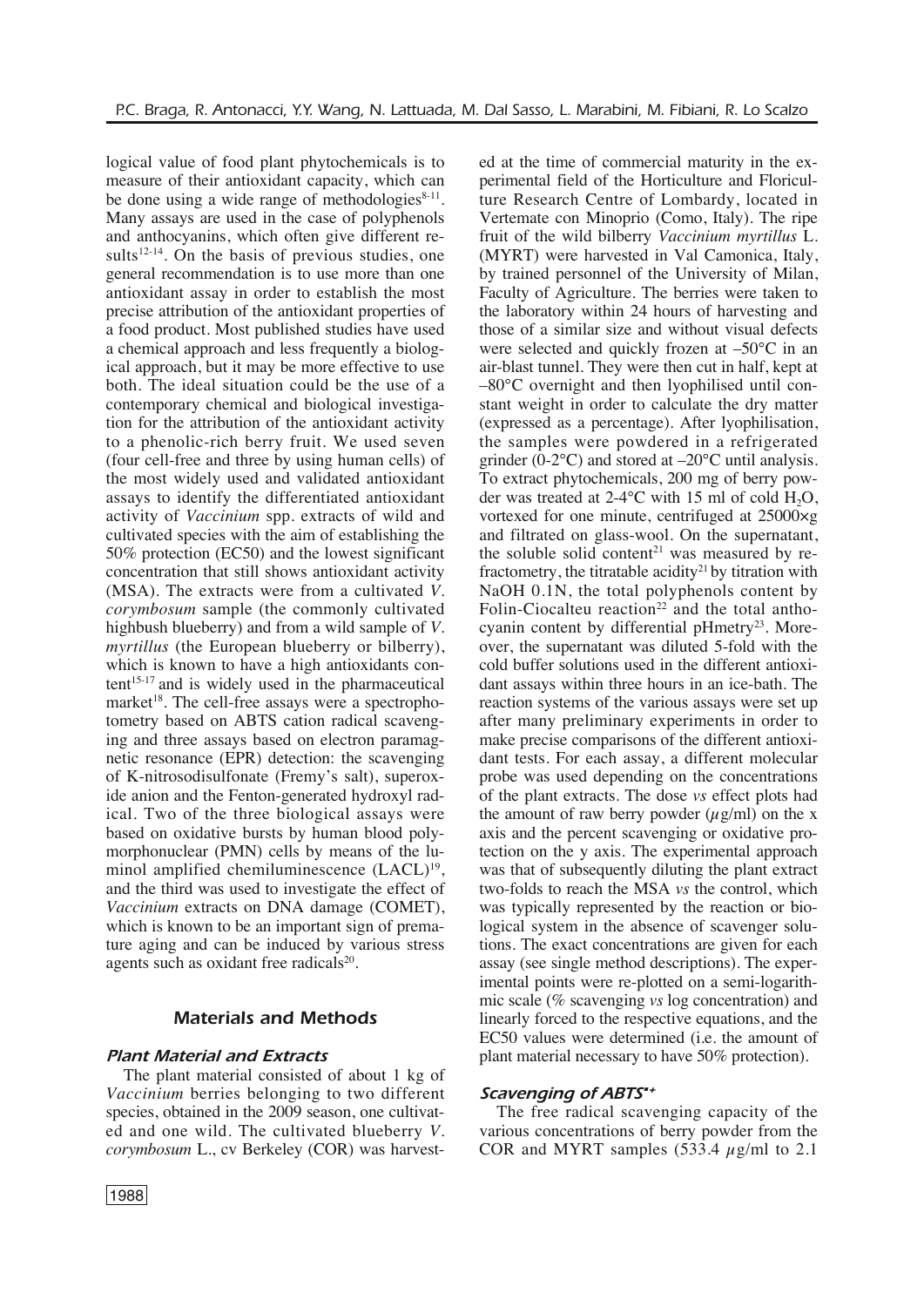$\mu$ g/ml) was initially studied using the ABTS radical cation decolorization assay, which is based on the reduction of ABTS<sup> $\Box$ +</sup> radicals induced by the antioxidants of the tested plant extract. The method of Re et al <sup>24</sup> was followed. Briefly, ABTS (Sigma Chemical Co., St. Louis, MO, USA) was dissolved in deionised water to a concentration of 7 mM. The ABTS radical cation (ABTS<sup> $\Box$ +</sup>) was produced by reacting ABTS solution (1 mL) with 2.45 mM potassium persulfate (10  $\mu$ L) (Sigma) and leaving the mixture (stock solution) to stand in the dark at room temperature for 12-16 h to give a dark blue solution. For this study, the ABTS<sup> $\Box$ +</sup> solution was diluted in deionised water to an absorbance of  $0.700 \ (\pm 0.02)$  at 734 nm, and an appropriate solvent blank reading was taken  $(A_B)$ . An aliquot of the test sample (100  $\mu$ L) was mixed with ABTS<sup> $\Box$ +</sup> solution (900  $\mu$ L) in a 1 ml cuvette and the absorbance was recorded over a period of 15 min  $(A_F)$ . All of the solutions were used on the day of preparation, and the percentage inhibition of ABTS<sup> $\Box$ +</sup> was calculated using the formula: % inhibition =  $[(A_{B} - A_{E}) / A_{B}] \times 100$ .

## *EPR Assay Based on the Reduction of Fremy's Salt Radical*

EPR (electron paramagnetic resonance) is a technique that not only allows the direct detection of free radicals, but also detects the activity of molecules with antiradical activity<sup>25,26</sup>.

The first EPR assay was performed using Fremy's salt, potassium nitrosodisulfonate,  $(KSO<sub>3</sub>)<sub>2</sub>NO$ , a persistent water-soluble radical that has been successfully used in previous experiments investigating the antioxidant potential of fruit juices<sup>27</sup>. A typical reaction mixture contained  $2.5 \mu$ M Fremy's salt (Sigma), 0.1 M phosphate buffer, and sequential dilutions of the berry extracts (1333.4  $\mu$ g/ml to 10.4  $\mu$ g/ml). The mixture was stirred and transferred into 100  $\mu$ l glass capillary tube, and the EPR spectra were recorded after 15 min at room temperature using a Miniscope MS 200 EPR spectrometer (Magnettech, Berlin, Germany) operating on the Xband. The typical instrument settings were: field modulation 100 KHz, modulation amplitude 2000 mG, field constant 60 s, centre field 3350.27 G, sweep width 99.70 G, X-band frequency 9.64 GHz, attenuation 7, and gain 100. The intensity of the EPR signal was measured at the height of the first line. The scavenging activity of the extract was defined as  $100 \times (h_0-h_x)/h_0$ [%], where  $h_0$  is the height of the first line in the EPR spectrum of Fremy's free radicals in the

blank, and  $h<sub>x</sub>$  the height of the first line in the EPR spectrum of Fremy's free radicals in the presence of the extract.

## *KO2 in Crown-Ether as a Source of Superoxide Anion (O<sub>2</sub><sup>-•</sup>)*

The superoxide assay used the spin trapping method<sup>26</sup>, which is based on the rapid reaction of many radicals with certain chemical acceptor molecules (spin trapping agents) to produce more stable secondary radicals. In this series of tests, the EPR analysis was based on the spin trapping of the superoxide radical  $(O_2^{\bullet})$  generated by potassium superoxide  $(KO<sub>2</sub>)$  in DMSO (dimethylsulfoxide) with the addition of 18-crown-6-ether to complex  $K^+$ . The diamagnetic spintrap nitrone, 5,5-dimethyl-1-pyrrolidine-N-oxide (DMPO) was added to the reaction mixture because, under these conditions, a DMPO-OOH adduct is observed<sup>28,29</sup>. A typical reaction mixture contained  $7.29$  mM  $KO<sub>2</sub>$  (Sigma),  $9.01$  mM crown-ether (Sigma) in DMSO and 14.29 mM DMPO (Sigma), and the effects of decreasing amounts of the extracts (1333.4  $\mu$ g/ml to 5.2  $\mu$ g/ml) were investigated. The reaction mixture was stirred and transferred into a 100  $\mu$ l capillary tube for EPR analysis, and the EPR spectra were recorded after exactly 30 sec. The resulting DM-PO-OOH was detected using an X-band EPR spectrometer Miniscope MS 200 (Magnettech, Berlin Germany), whose parameters were: field modulation 100 KHz, modulation amplitude 1500 mG, field constant 45 s, centre field 3349.39 G, sweep width 147.76 G, X-band frequency 9.64 GHz, attenuation 7, and gain 800. The scavenging capacity was expressed by means of the formula:  $100\times(h_0 - h_x)/h_0$  [%], where  $h_0$  *and*  $h_x$  are the relative heights of the highest resonance signal of the DMPO-OOH adduct spectra in a reaction mixture without and with the extract, respectively.

## *Fenton Reaction Model System with EPR Detection of Hydroxyl Radical (HO•)*

The diamagnetic spin trap nitrone DMPO (5,5 dimethyl-1-pyrrolidine-N-oxide) was added to the Fenton reaction mixture to produce the relatively long-lived free radical product DMPO-OH, which can be easily investigated by EPR. The activity of the *Vaccinium* spp. extracts (from 666.7  $\mu$ g/ml to 5.2  $\mu$ g/ml) was evaluated by assessing their ability to scavenge the hydroxyl radical (HO<sup>\*</sup>), the most potent active oxygen species<sup>30</sup>. The hydroxyl radical generated by a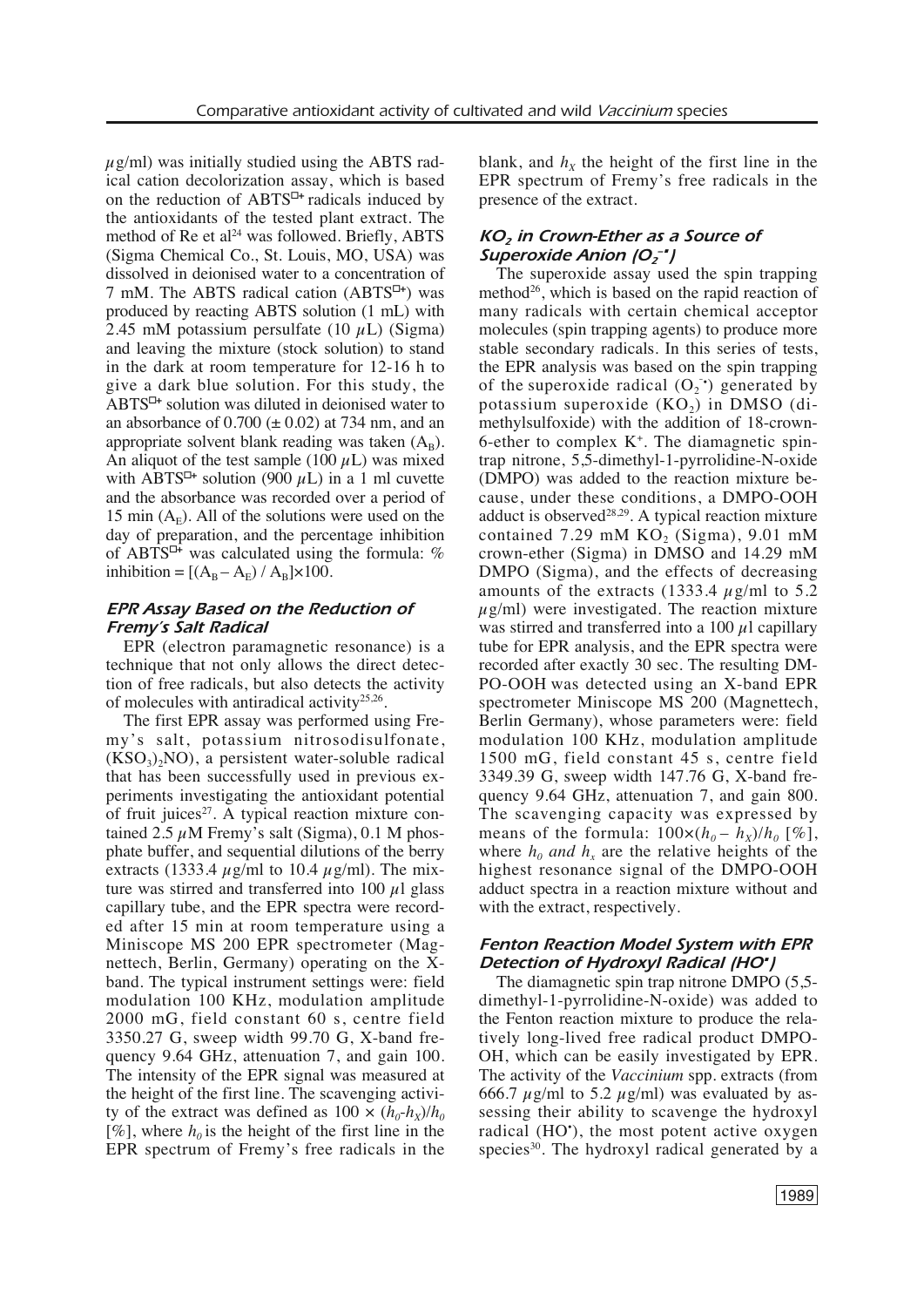standard Fenton reaction was trapped using DM-PO as previously described $29$  with slight modifications. The chemical system used to generate the hydroxyl radicals was:  $FeSO_4$ •7H<sub>2</sub>O 0.31 mM (Sigma Chemicals, Co., St Louis, MO, USA), 2Na-EDTA 0.34 mM (Sigma) and  $H_2O_2$ 0.31 mM (Sigma) and DMPO 0.78 mM (Sigma). The Fenton reaction was initiated by mixing the Fe-EDTA solution with the extract or PBS (0.1 mM, pH 7.4) (control), and then adding the  $H_2O_2$ solution. The solutions were carefully mixed in a glass tube and then placed in a 100  $\mu$ l capillary tube for EPR analysis. The EPR spectra were recorded after exactly one minute. The resulting DMPO-OH, consisting of a quartet of resonances with 1:2:2:1 relative intensities, was detected using an X-band EPR spectrometer Miniscope MS 200 (Magnettech, Berlin Germany), whose parameters were: field modulation 100 KHz, modulation amplitude 2000 mG, field constant 60 s, centre field 3349.39 G, sweep width 99.70 G, Xband frequency 9.64 GHz , attenuation 7, and gain 100. The percentage HO• scavenging activity of the assayed solution was expressed by means of the formula:  $100 \times (h_0 - h_x)/h_0$  [%], where  $h_x$  *and*  $h_0$  are the relative heights of the highest resonance signal of the DMPO-OH adduct spectra in a reaction mixture with and without the *Vaccinium* spp. extract.

## *Luminol Amplified Chemiluminescence (LACL), Human PMN Harvesting*

Peripheral venous blood (5 ml) drawn from healthy adult donors was stratified on 3 ml of a Polymorphprep cell separation medium (Sentinel Diagnostic, Milan, Italy), and the PMNs were separated by means of density gradient centrifugation. After centrifugation, the upper mononuclear cell band was discarded, and the lower PMN band was washed in RPMI 1640 medium containing glutamine (Sigma). When necessary, any residual erythrocytes in the granulocyte preparation were lysed using a  $0.15$  M NH<sub>4</sub>Cl solution (pH 7.4). After the aggregates were disrupted by being passed through a needle with an internal diameter of 150  $\mu$ m, the PMNs were collected, washed in HBSS, and tested for viability by means of Trypan blue exclusion. The number of cells in the final cell suspension used for each test was adjusted by means of counting in a Burker chamber (interference contrast microscopy). The effect of the extract of *Vaccinium* spp. was evaluated at concentrations ranging from 1333.4  $\mu$ g/ml to 5.2  $\mu$ g/ml (2.6  $\mu$ g/ml for LACL-Arg), with an incubation time of the *Vaccinium* spp. extract with the cell suspension that was 15 min at 37°C.

## *Measurement of Oxidative Burst Responses by Luminol Amplified Chemiluminescence (LACL)*

This method has been widely used to detect the PMN production of ROS/RNS under various conditions<sup>19, 31,32</sup>. In order to yield light, luminol has to undergo two-electron oxidation and form an unstable endoperoxide, which decomposes to an excited state (3-aminophthalic acid), and then relaxes to the ground state by emitting photons33,34 that are amplified by the phototube of a luminometer. PMN oxidative bursts are associated with the generation of superoxide anions, hydrogen peroxide, oxygen radicals, hydroxyl radicals and hypochlorous acid. As luminol degradation by ROS is associated with luminescence, the inclusion of luminol in the reaction medium provides a sensitive means of detecting PMN respiratory bursts. LACL was investigated using the soluble stimulants N-formyl-methionyl-leucylphenylalanine (fMLP), a bacterial tripeptide that is frequently used to stimulate PMN respiratory bursts and acts via a specific receptor. The measurements were made using a slightly modified version of the procedure described by Briheim et al<sup>19</sup>. Briefly, 0.1 ml of PMN suspension  $(1 \times 10^6$ cells/ml), incubated with or without plant extract, plus 0.2 ml of  $2\times10^{-5}$  M luminol (Sigma) were put into a 3 ml flat-bottomed polystyrene vial. The vial was placed in the light-proof chamber of a Luminometer 1250 (Bio Orbit, Turku, Finland), and the carousel was rotated to bring the sample in line with the photomultiplier tube in order to record background activity. Subsequently, fMLP 5x10-7 M was added to reach a final volume of 1 ml. The resulting light output was continuously recorded in millivolts on a chart recorder and simultaneously, by means of a digital printout set to record intervals of 1-10 sec. All of the constituents of the mixture were kept at 37°C during the reaction by passing water from a thermostatically controlled circulation system through a polished hollow metal sample holder. No mixing took place during the recordings. The gain control was set to give a recording of 10 mV for a built-in standard. A background subtraction control zeroed the instrument before the addition of fMLP. The LACL response patterns were identified by calculating peak values (mV) and the times to peak values (min, sec), and the re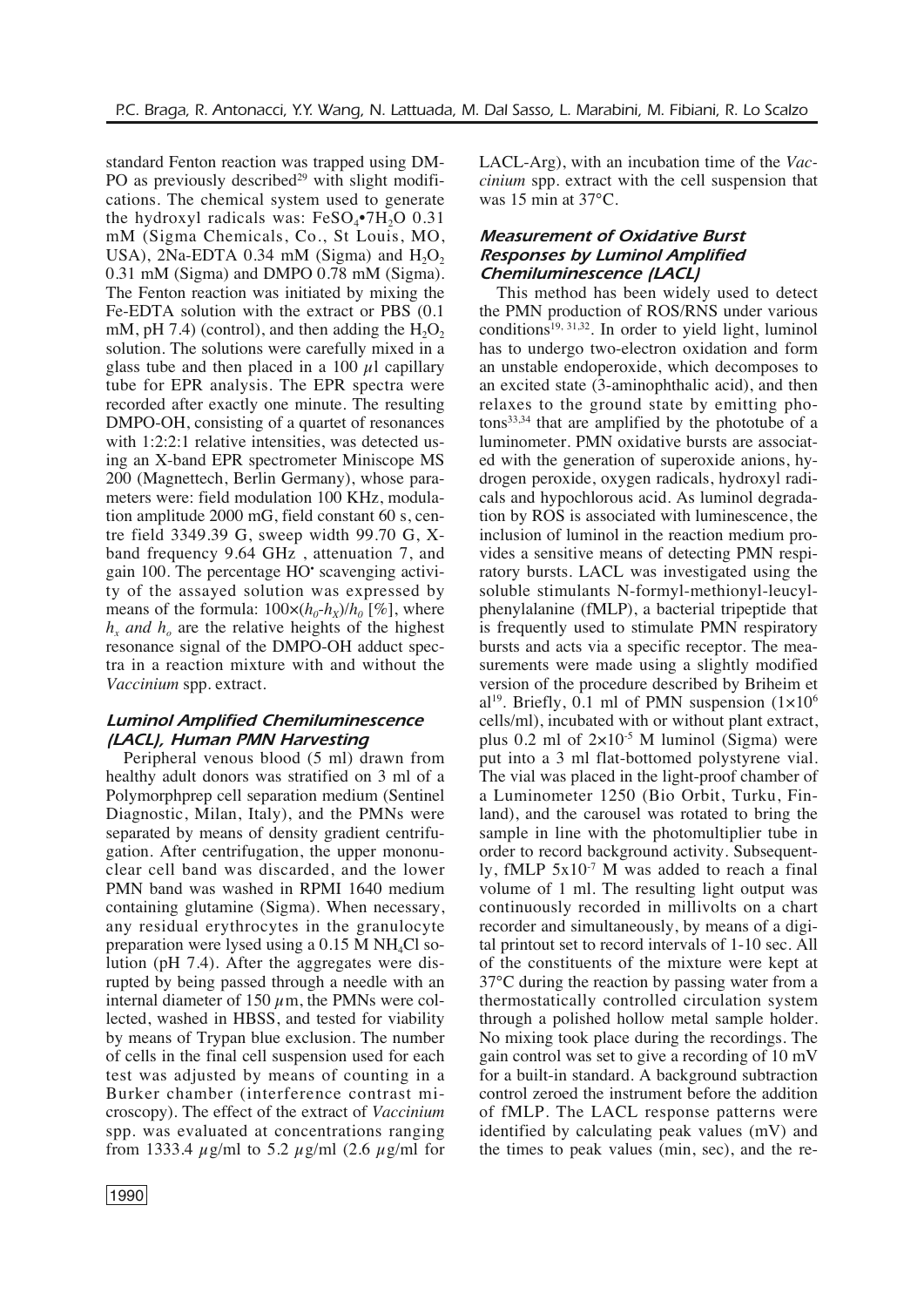sults were expressed as percent protection in comparison with the control (samples without the addition of *Vaccinium* extract). A second series of tests on human PMNs were performed in the same way, but L-Arginine (170  $\mu$ g/ml) (Sigma) was added to the medium incubating the PMNs and the plant extracts as a NO donor in order to be able to read the NO-derived peroxynitrite radical by means of LACL (LACL-Arg).

### *COMET Assay, Cell Culture*

The A549 human lung carcinoma epithelial-like cell line was obtained from the American Type Cell Culture Collection (ATCCC). The cells were cultured in Rosewel Park Memorial Institute-1640 (RPMI-1640) medium supplemented with 1% penicillin-streptomycin, 0.8% pyruvic acid, 2 mM glutamine and 10% heat-inactivated fetal bovine serum. They were grown in 100-mm plastic tissue cultures dishes and maintained in a humidified atmosphere at  $37^{\circ}$ C and  $5\%$  CO<sub>2</sub>.

#### *Cell Treatment*

The cells were pre-treated for one hour with different dilutions of the COR and MYRT *Vaccinium* extracts (ranging from 166.7 to 20.8  $\mu$ g/ml) in serum-free medium and then incubated with 250  $\mu$ M *tert*-butyl-hydroperoxide for one hour at  $37^{\circ}$ C,  $5\%$  CO<sub>2</sub>. The positive control was incubated with 250 µM *tert*-butyl-hydroperoxide for one hour at  $37^{\circ}$ C,  $5\%$  CO<sub>2</sub> in the absence of pre-treatment.

## *Single-cell Gel Electrophoresis (SCGE, COMET ASSAY)*

The comet assay is a very sensitive method of detecting DNA alkali-labile sites and strand breaks in individual cells. It was carried out according to the protocols of Gminski et al<sup>35</sup> with minor modifications. The cells were plated in 28 mm plastic tissue culture dishes and treated as previously described. After exposure, the medium was removed and the cells were washed with 2 ml of PBS (phosphate buffered saline) and trypsinized with  $300 \mu l$  trypsine for 4-5 minutes at  $37^{\circ}$ C,  $5\%$  CO<sub>2</sub>. The trypsination was stopped with 1 ml of medium and the cell suspension was centrifuged for 5 min, at 2000  $\times$  g. The supernatant was removed, and the cells were then resuspended in 500  $\mu$ l of medium and kept on ice. A sample of  $2 \times 10^4$  cells/ml (counted using trypan blue method) was resuspended in 200  $\mu$ l of 0.5% low melting point agarose (LMA) before being transferred onto pre-coated microscope slides with agarose 1% in PBS, and covered with a coverglass. The slides were prepared with a first layer of LMA 0.5% in PBS and a second layer of LMA 0.5%, and then stored for 10 min at 4°C to allow solidification. The coverglasses were then removed and the slides were immersed in lysis buffer (2.5 M NaCl, 100 mM Na-EDTA, 10 mM TRIS, 250 mM NaOH, plus 1% Triton X-100 and 10% DMSO added freshly on the day of the experiment, pH 10) at 4°C, for 30 min. The slides were then rinsed with neutralisation solution (0.4 M Tris, pH 7.5) and placed in a horizontal gel electrophoresis tank (Biocom) filled with ice-cold electrophoresis buffer (0.3 M NaOH, 1 mM Na-EDTA, pH 13) for 20 min on ice in the dark under alkaline conditions in order to allow the DNA supercoils to relax and express DNA single-strand breaks and alkali labile sites. Electrophoresis was conducted at 25 V and 300 mM for 20 min, followed by 5 min neutralisation with 2 ml of neutralisation solution, and fixation on ice-cold ethanol for 5 min. When the slides were dry, they were stained with 500  $\mu$ l of propidium iodide solution (20  $\mu$ g/ml) and analysed using a fluorescence microscope (Axioplan, Zeiss, Milan, Italy) at 25-fold magnification. At least 50-60 randomly chosen cells from each slide were analysed with an imaging software (Tritek Comet Scoretm, Freeware v 1.5). Cells with damaged DNA after the hydroperoxide and electrophoresis treatments would have a cometlike appearance when examined under a fluorescence microscope. The broken DNA strands would be in the "tail" region and the intact DNA would be in the "head" of the comet: the longer the comet tail, the more severe the damage. The comet parameters (tail length and % tail DNA) were calculated, and the final data were expressed as tail moment  $(\mu m)$ , which is the product of the two parameters.

#### *Statistical Analysis*

Four assays of each concentration were made in each test, and the statistical significance of the differences was calculated by means of one-way ANOVA followed by multiple paired comparisons using Dunnett's test. Each value of the COR and MYRT samples were also reciprocally compared using a *T* test. The differences were considered statistically significant when the *p* value was < 0.05. The results of the COMET assays represent the means value of the data of three independent experiments, and are expressed in the form of tail moment (TM).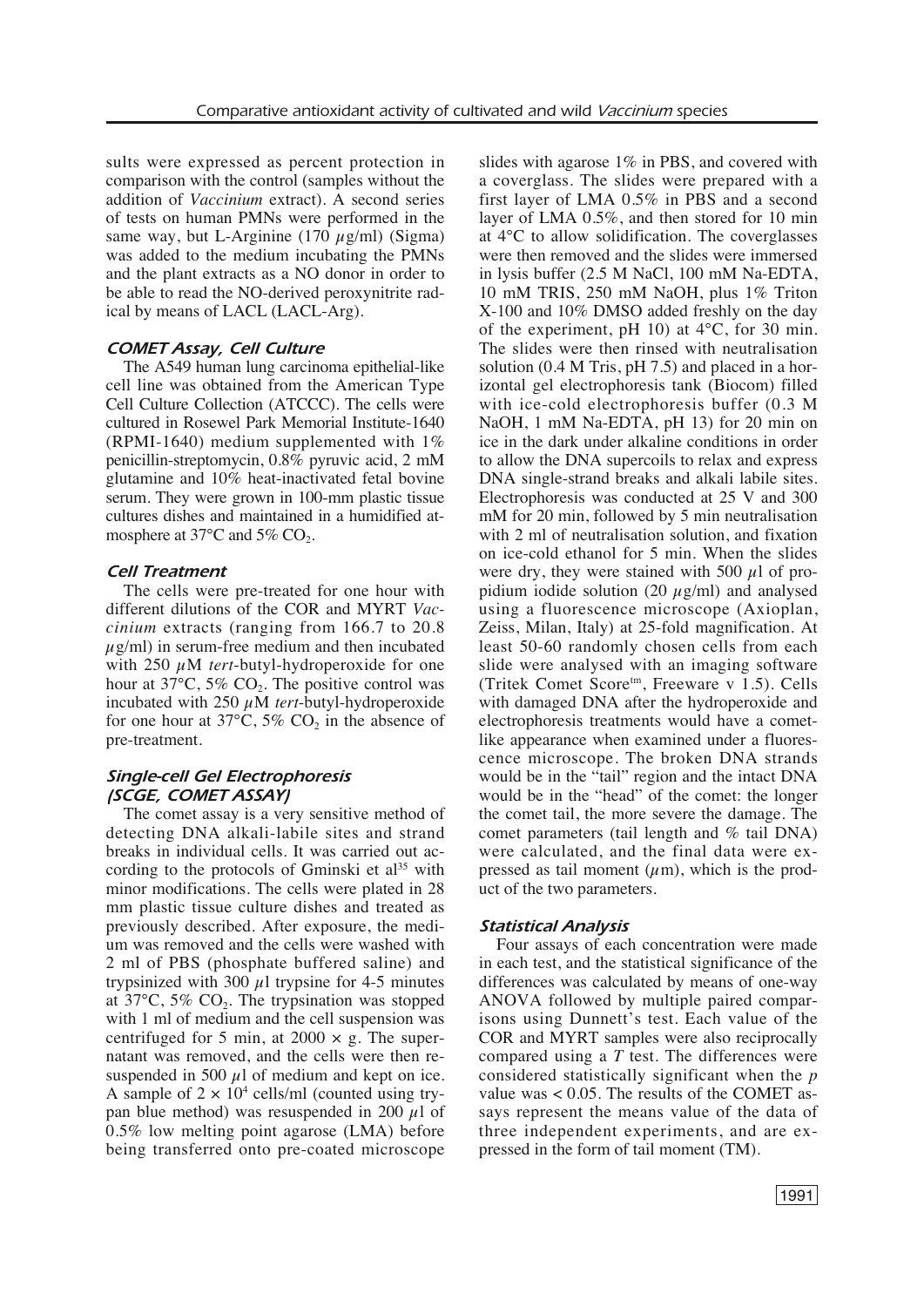#### *Results*

#### *Vaccinium spp. Characterization*

The initial chemical analysis of the blueberry samples showed significant differences in all of the tested parameters, with more dry matter and soluble solids in *V. corymbosum*, and more acidity, total polyphenols and anthocyanins in *V. myrtillus*, as shown in Table I. The anthocyanin amount found in *V. corymbosum* are in line with previous data<sup>6</sup>, and in *V. myrtillus* interesting amounts of anthocyanins has been found (297.4 mg/100g fw), being the most phenolics present in these berry types<sup>17</sup>. Specifically, MYRT had 1.5 folds total polyphenols index and 2.6 folds more of total anthocyanins than COR samples.

#### *Scavenging of ABTS•+*

The initial concentration used for both *Vaccinium* species led to 100% inhibition of ABTS $^{\square+}$ (Figure 1A). The differences between COR and MYRT blueberries started from the second dilution: inhibition decreased to 88% in the COR samples, but remained at 100% in the MYRT sample. Successive dilutions showed further differences with inhibition remaining at 100% with the 133.3  $\mu$ g/ml concentration of MYRT, but decreasing to 53% with COR. The COR blueberry extract showed the level of minimum significant activity at 16.7  $\mu$ g/ml, while MYRT sample resulted active at a much lower concentration, 4.2  $u \rho/ml$ .

#### *EPR Assays*

The effect on quenching of the NO radical moiety within the Fremy's salt molecule was practically the same as before (Figure 1B), with total inhibition for the first two concentrations of MYRT blueberry (1333.4 and 666.7  $\mu$ g/ml) and very close to 100% inhibition for the highest concentration of the COR samples. The lowest concentration that was still significantly active was 41.7  $\mu$ g/ml COR and 20.8  $\mu$ g/ml MYRT. The system for the quenching evaluation of the superoxide anion (Figure 2A) was set up to give the advantage of having a more direct response related to the detection of the superoxide, a more biologically relevant free radical than Fremy's salt. Once again, the difference in scavenging patterns clearly indicated greater quenching action by the MYRT extract (Figure 2A): the three highest MYRT concentrations and only the highest COR concentration led to 100% inhibition, whereas the lowest significant action of COR was at 20.8  $\mu$ g/ml and of MYRT at 10.4  $\mu$ g/ml. The situation was completely different in the EPR assay in the Fenton system (Figure 2B), with a significant difference between COR and MYRT only at the highest concentration and no reciprocal significance for any subsequent concentrations. This assay showed a progressive scavenging decrease at subsequent dilutions with COR reaching the minimal significant action at a concentration of 20.8  $\mu$ g/ml and MYRT at a concentration of 83.3  $\mu$ g/ml.

#### *LACL Assay*

The biological assay was performed by monitoring the control of oxidative bursts in human PMN cells, starting from a concentration of 1333.4  $\mu$ g/ml (Figure 3A). The trend in inhibition decreased with successive dilutions, and thus confirmed the ABTS, Fremy, superoxide and hydroxyl assays. The first four dilutions of the MYRT berries led to more than 90% inhibition, as did the first three COR samples. The successive dilutions showed a greater significant action in MYRT extracts than in COR ones. The minimal significant active concentration useful in controlling oxidative stress was  $20.8 \mu g/ml$  in COR and 10.4  $\mu$ g/ml in MYRT. Similar results were found in the LACL-Arg assay, which showed not less than 90% scavenging of the first five MYRT dilutions (Figure 3B), the significant higher scavenging action at the intermediate doses, and a minimum significant active dose of 5.2  $\mu$ g/ml. The COR extracts (first three dilutions

*Table I.* General quality chemical parameters measured on *Vaccinium* (COR: *V. corymbosum*, MYRT: *V. myrtillus*). Different letters in each row indicate significant difference  $(p < 0.05)$ .

|                                    | <b>COR</b>              | <b>MYRT</b>              | (MYRT/COR) |  |
|------------------------------------|-------------------------|--------------------------|------------|--|
| Dry matter $(\%)$                  | $15.9 \pm 2.1^{\circ}$  | $12.4 \pm 0.3^b$         | 0.78       |  |
| Soluble solids $(^{\circ}Bx)$      | $9.8 \pm 0.3^{\rm a}$   | $7.7 \pm 0.5^{\rm b}$    | 0.79       |  |
| Titratable acidity (mEq $\%$ )     | $8.6 \pm 2.2^b$         | $18.3 \pm 3.5^{\circ}$   | 2.13       |  |
| Total polyphenols $(mg/100 g fw)$  | $225.6 \pm 5.8^{\circ}$ | $339.3 \pm 24.7^{\circ}$ | 1.50       |  |
| Total anthocyanins $(mg/100 g fw)$ | $114.3 \pm 7.8^{\rm b}$ | $297.4 \pm 57.0^{\circ}$ | 2.60       |  |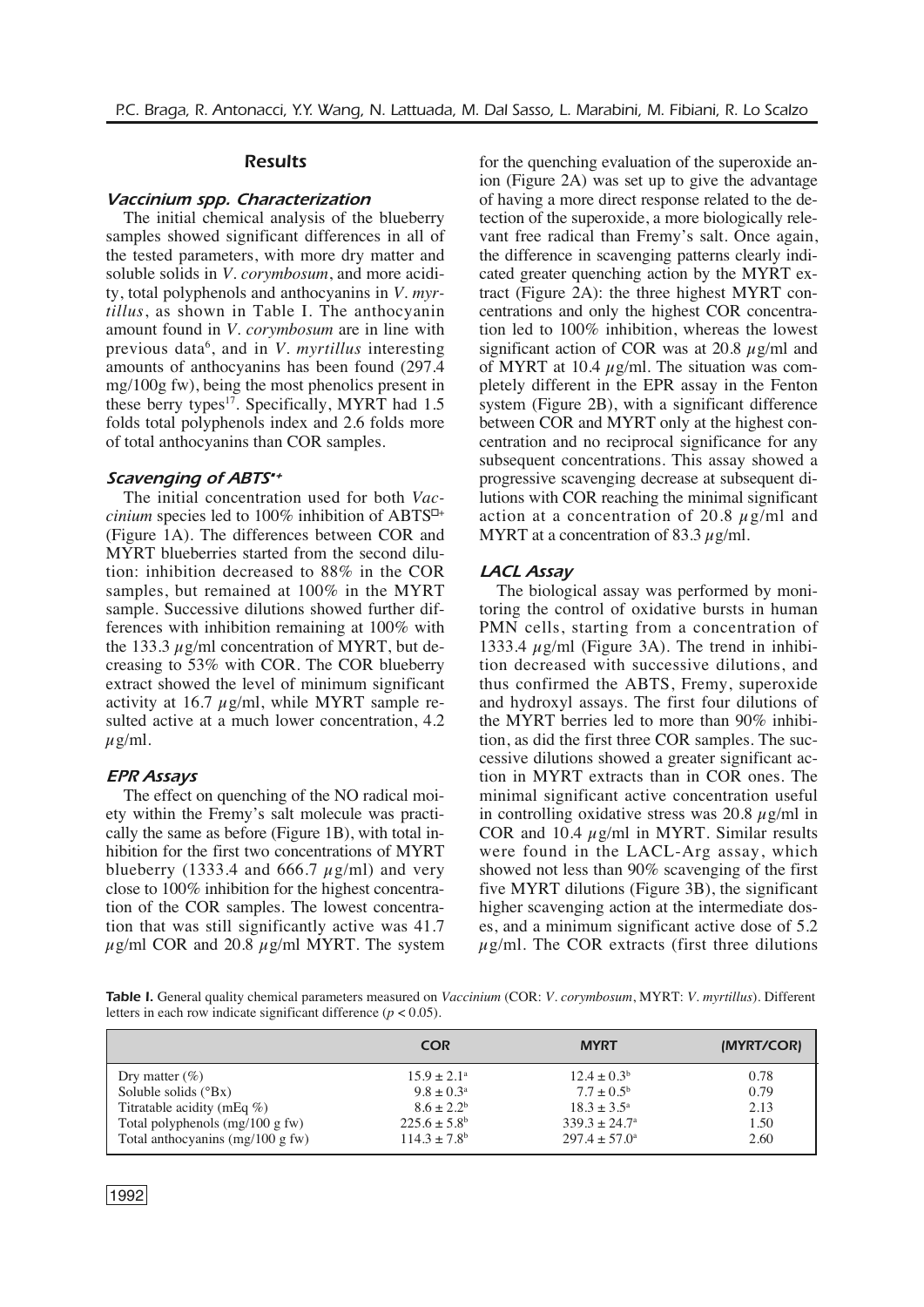

*Figure* 1. ABTS *(A)* and Fremy's salt *(B)* on raw powder extracts of *V. corymbosum* (COR) and *V. myrtillus* (MYRT). \*\*\**p* <  $0.05$ ,  $p < 0.01$  vs control,  $0 \mu g/ml(ANOVA + Dunnet's test)$ ; ••• $p < 0.05$ ,  $p < 0.01$  vs *V. corymbosum* at the same dose (*t*-test).

higher than 90% scavenging, minimum active dose 20.8  $\mu$ g/ml) were also active, but less than MYRT, significantly lower than MYRT in the range 166.6-10.4  $\mu$ g/ml (Figure 3B).

## *Single-Cell Gel Electrophoresis (SCGE, COMET ASSAY)*

Reactive oxygen species (ROS) can cause oxidative DNA damage, damage proteins and lipids, and induce DNA base oxidation. The activation of antioxidant responses can reduce oxidative DNA damage by neutralising ROS formation. In this study, we used an alkaline comet assay to demonstrate the induction of oxidative DNA damage in A549 cells by *tert*-butylhydroperoxide, and the role of the two extracts in protecting against this damage. Figure 4 shows the results of the alkaline comet assay,  $pH > 13$ ,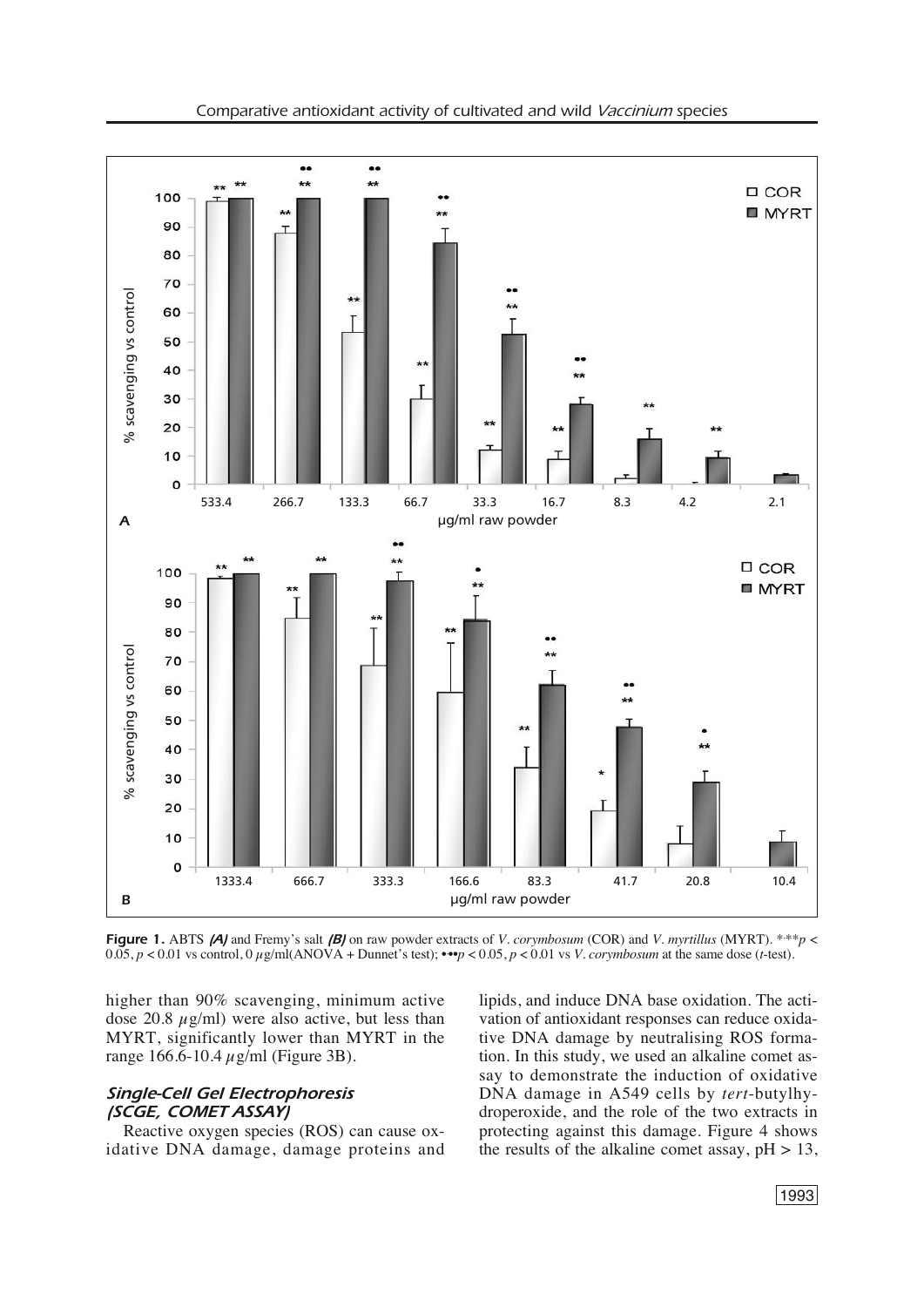

*Figure 2.* Superoxide anion *(A)* and hydroxyl radical scavenging *(B)* on raw powder extracts of *V. corymbosum* (COR) and *V. myrtillus* (MYRT). \*, \*\**p* < 0.05, *p* < 0.01 vs control, 0 µg/ml (ANOVA + Dunnet's test); ••*p* < 0.01 vs *V. corymbosum* at the same dose (*t*-test).

with the tail moment (TM) parameter. The cells exposed only to  $250 \mu M$  *tert*-butylhydroperoxide for one hour showed damage, whereas the protective effect of pre-treatment with COR and MYRT *Vaccinium* extracts is clear. The cells exposed to the lowest dilution (20.8  $\mu$ g/ml) of MYRT extract showed a significant decrease in damage, followed by the other dilutions and with absolute protection at the starting dilution ( $p <$ 0.01, 166.6 µg/ml), whereas COR *Vaccinium* extract reduced DNA damage, but this was statistically significant ( $p < 0.05$ ) only at 166.6 and 83.3  $\mu$ g/ml, clearly demonstrating a minor protection in comparison with MYRT bilberry extracts.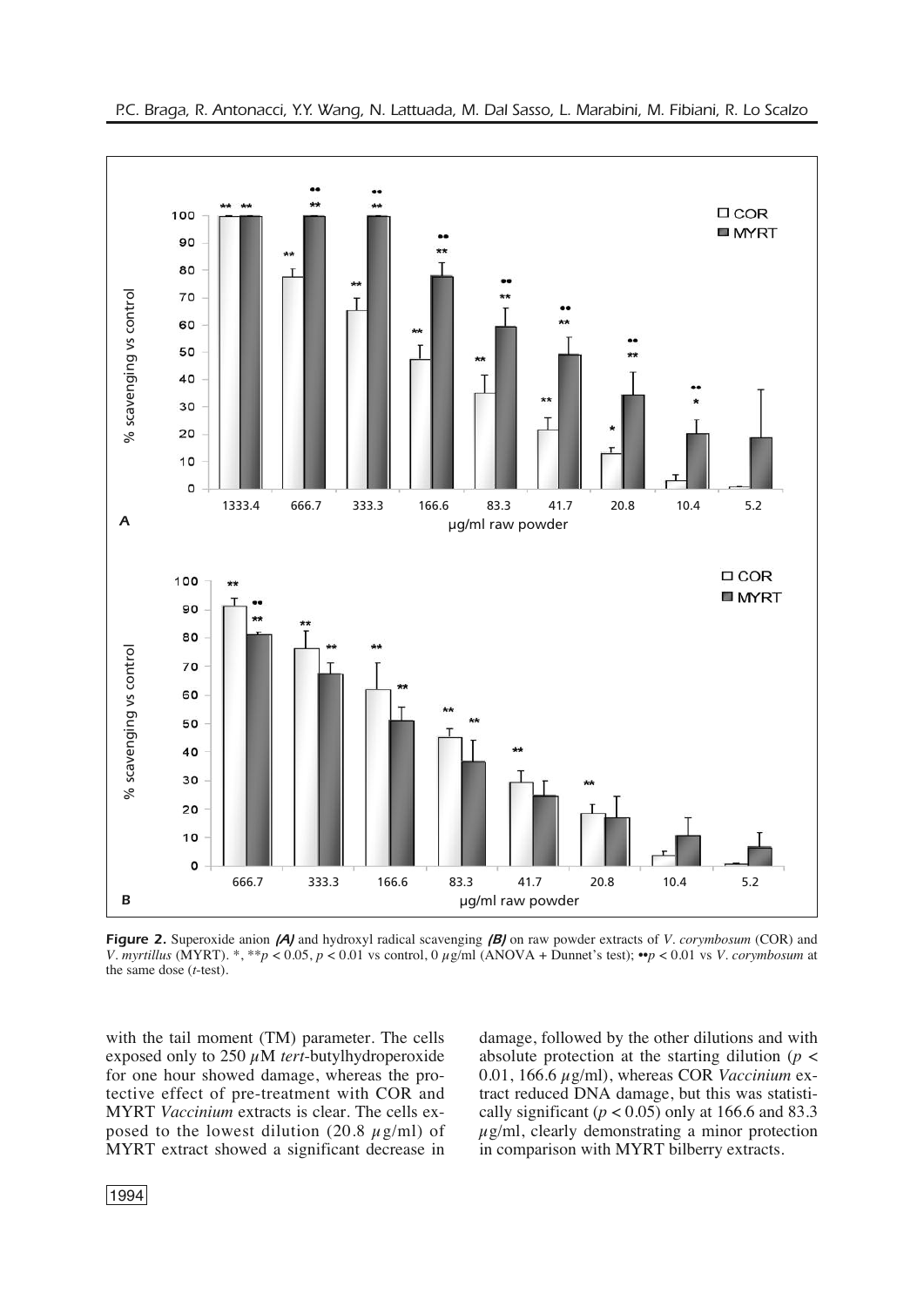

*Figure 3.* LACL/flmp *(A)* and LACL/flmp + L-Arg *(B)* on raw powder extracts of *V. corymbosum* (COR) and *V. myrtillu*s (MYRT). \*\**p* < 0.01 vs control, 0  $\mu$ g/ml (ANOVA + Dunnet's test); •, ••*p* < 0.05, *p* < 0.01 vs *V. corymbosum* at the same dose (*t*-test).

## *Discussion*

In this study, the oxidant free radical concentrations were adjusted in order to look for a relationship between their detection in the different assays and the plant extract concentrations. Similar concentrations were used for each assay to explore the responses between 100% inhibition and the lowest concentration still capable of giving a significant response against the control sample. The different cell-free assays showed different sensitivity, given by the lowest probe final concentration (see Materials and Methods), as follows: Fremy's salt > hydroxyl radical > ABTS > superoxide. The situation of the LACL and COMET assays is different, due to the intrin-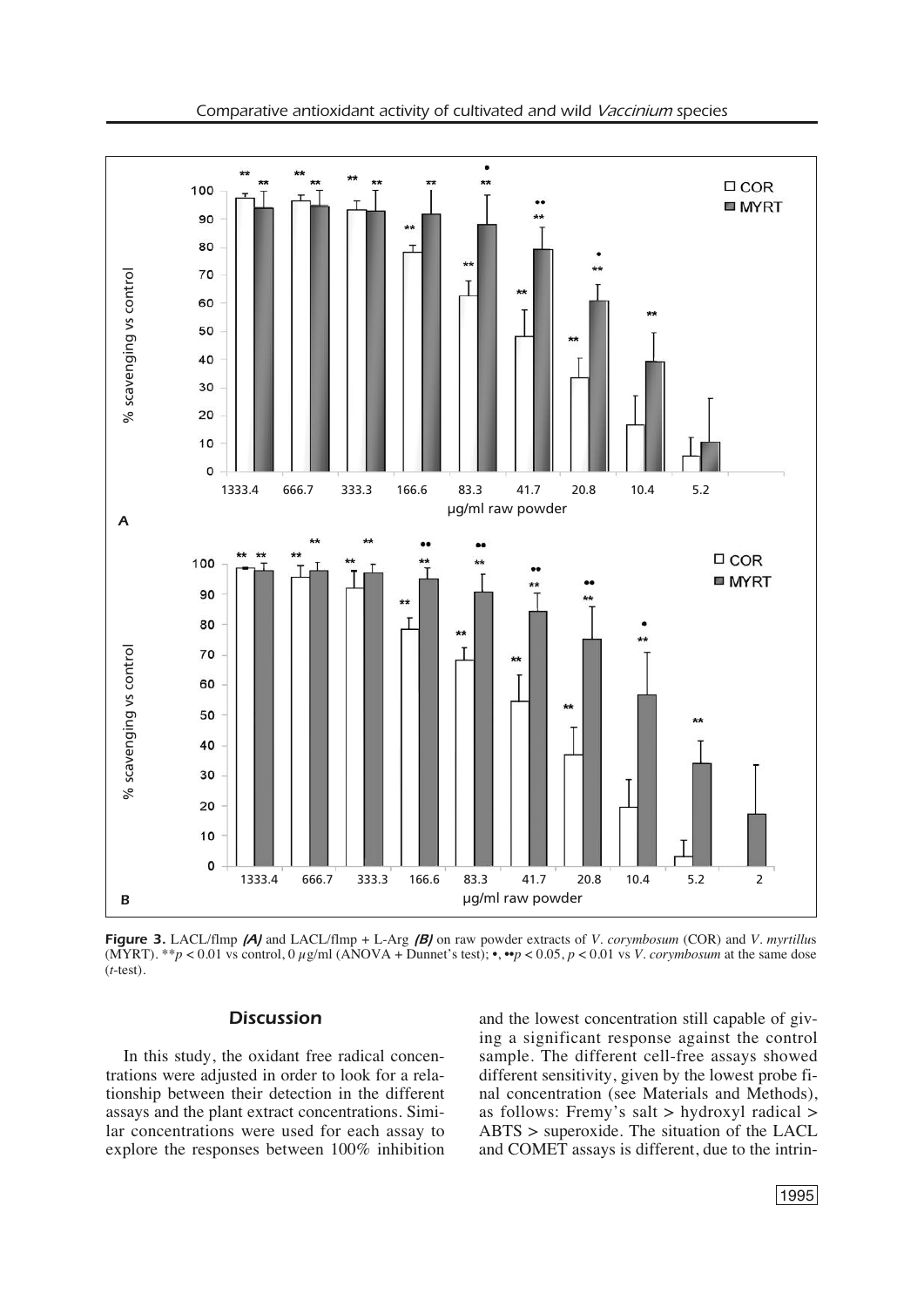

*Figure 4.* Comet assay on raw powder extracts of *V. corymbosum* (COR) and *V. myrtillus* (MYRT). \*, \*\**p* < 0.05, *p* < 0.01 vs control (0  $\mu$ g/ml) (ANOVA + Dunnet's test).

sic variability of biological samples. The assays were compared using the EC50 of the determinations of the semilogarithmic slopes dose *vs* effect in the linear portion of the reaction plots (Table II). This approach allows a more precise comparison: the lower the EC50, the higher the reaction response in relations to the active extract concentration. The lowest EC50 in COR sample was shown by the LACL-Arg data, and the highest by the Fremy's salt assay. The former was confirmed for the MYRT extract for the lowest amount, but not for the highest, which was in the hydroxyl radical assay (Table II). The EC50 data show that LACL assays are more sensitive than the others, confirming previous finding using eggplant extracts<sup>36</sup>. The percent scavenging and EC50 data based on ABTS, superoxide and Fre-

**Table II.** EC 50 values measured from the plots dose vs effect of *Vaccinium* extracts assayed in different antioxidant assays (COR: *V. corymbosum*, MYRT: *V. myrtillus*).

|                   | $EC50$ (µg/ml dw) | (MYRT/      |                     |
|-------------------|-------------------|-------------|---------------------|
|                   | <b>COR</b>        | <b>MYRT</b> | $COR$ <sup>-1</sup> |
| <b>ABTS</b>       | 83.52             | 26.37       | 3.17                |
| Fremy'salt        | 147.19            | 52.29       | 2.83                |
| Superoxide anion  | 140.51            | 41.12       | 3.42                |
| Hydroxyl radical  | 93.26             | 133.79      | 0.70                |
| LACL/flmp         | 47.07             | 17.64       | 2.67                |
| $LACL/fImp + Arg$ | 44.83             | 8.16        | 5.49                |
| Mean              |                   |             | 3.04                |

my's salt scavenging are related to the difference in polyphenol and anthocyanin content between MYRT and COR. Moreover, the LACL and COMET assays (considered to be of the greatest biological relevance) also showed about the same response, with only the assay of the hydroxyl radical giving a different result.

The interesting fact is that the action of the MYRT sample was stronger than that of COR in all of the assays, except for hydroxyl radical, as shown by the reciprocal values of the EC50 ratios (Table II): the highest ratio between the EC50 of MYRT and COR samples was found in LACL-Arg, followed by superoxide, ABTS, Fremy's salt and LACL. This suggest that anthocyanins play an important role, 2.6 fold higher in MYRT than in COR (Table I), a value close to the average activity ratio (3.04, Table II) and that the role of total polyphenols is less (ratio of total polyphenols amount MYRT/COR at 1.5, Table I). The hydroxyl radical results show a different trend, with the lowest EC50 ratio between MYRT and COR (0.70, Table II). It is clear that antioxidant substances other than polyphenols and anthocyanins are involved in the scavenging of hydroxyl radical. This confirms previous observations, showing that cells have not adapted an enzymatic factor against the hydroxyl radical, because of its very high reactivity, which is close to the diffusion rate<sup>37</sup>. A number of previous studies have demonstrated that unusual antioxidant molecules are active against the hydroxyl radical such as simple sugars $38-40$  and carboxylic  $acids<sup>41-42</sup>$ . It is worth pointing out that the radical concentration used in the superoxide and hydroxyl radical quenching tests is in the same order as that found in living human cells $43$ , so that they can be considered biochemically relevant. In LA-CL assays, both superoxide and hydroxyl radical are produced during the neutrophil bursts, with the substantial production of NO radicals in the LACL-Arg assay. The MYRT extracts were much more active than the COR extracts, and so it can be inferred from the present data that they had a prevalent action on superoxide, which is a precursor of hydroxyl radicals and an inducer of instantaneous peroxynitrite synthesis. Hydroxyl radicals (assayed in an isolated Fenton system) do not express the strong difference between MYRT and COR extracts. The trend of a greater MYRT activity in comparison with COR was supported by the COMET assay: the highest used dilution (20.8  $\mu$ g/ml) was efficient in controlling DNA damage in the MYRT extract, but not in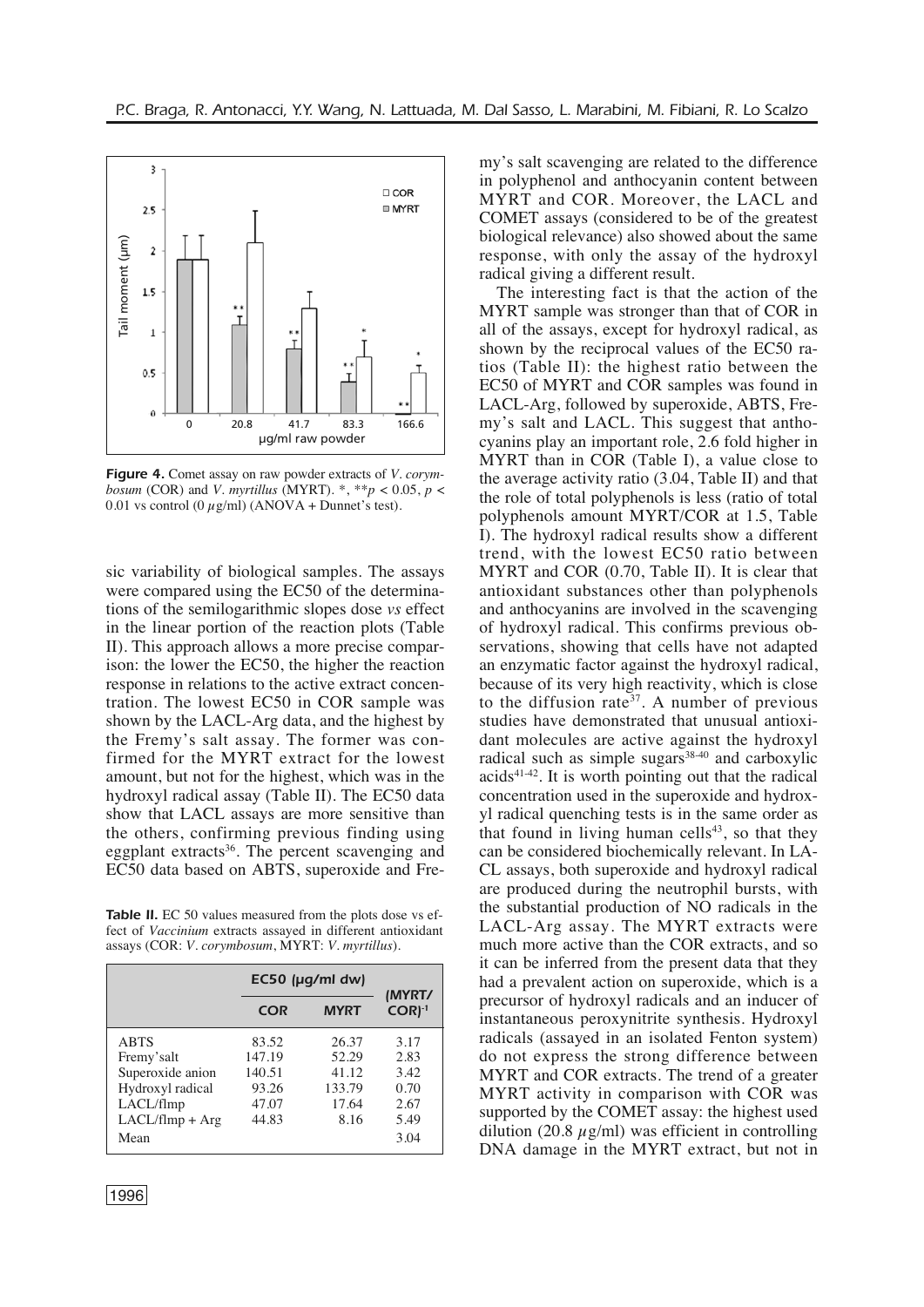the COR extract, which remained significantly efficient only at 83.3  $\mu$ g/ml, two dilutions higher (Figure 4). In this case, polyphenols and especially anthocyanins seem to be fundamental in protecting against peroxyl radical-induced DNA damage. The data concerning the MSA (Table III) arise further considerations. The highest reactivity, given by the lowest concentration value, was in the ABTS assay for both berry types. On the other hand, the highest values for COR and MYRT, respectively were found in the Fremy and hydroxyl assays. ABTS and LACL-Arg showed the highest ratio of MYRT *vs* COR activity, with uniform values for the other assays except the hydroxyl radical assay. From an exclusively theoretical point of view, the dosage of raw blueberry can be calculated in order to evaluate the biological relevance of all the assays, particularly LACL: if a neutrophil content of 40×109 /ml is considered against 106 cells/ml in the assay, to control 50% of the potential oxidative bursts in the human body requires 11.8 (11.3 with L-Arg) g fresh weight of COR and 5.7 (2.6 for L-Arg) g of MYRT berries (Table IV). Moreover, 5.2 g and 3.4 g are needed if the calculation is based on the minimum berry dose still showing significant activity in LACL (Table IV). Lower amounts resulted from LACL-Arg assay: 3.3 and 2.4 g for COR and MYRT, respectively. These can be considered as very interesting amounts given the low bioavailability of anthocyanins, the main phenolic components of *Vaccinium* berries. The absorption of raw anthocyanins was about 1% or less, but that can be increased significantly by more than 50% if the anthocyanidin degradation compounds such as phenolic acids and aldehydes are considered<sup>44,45</sup>. This degradation can be favoured by the pH conditions of the reaction solutions in the assays, all

*Table III.* Minimum significant active concentrations (MSA) measured from the plots dose vs effect of *Vaccinium* extracts assayed in different antioxidant assays (COR: *V. corymbosum*, MYRT: *V. myrtillus*).

|                   | $MSA$ ( $\mu$ g/ml dw) | (MYRT/      |                             |
|-------------------|------------------------|-------------|-----------------------------|
|                   | <b>COR</b>             | <b>MYRT</b> | $CORI-1$                    |
| <b>ABTS</b>       | 16.7                   | 4.2         |                             |
| Fremy'salt        | 41.7                   | 20.8        | 2                           |
| Superoxide anion  | 20.8                   | 10.4        | $\mathcal{D}_{\mathcal{A}}$ |
| Hydroxyl radical  | 20.8                   | 83.3        | 0.2                         |
| LACL/flmp         | 20.8                   | 10.4        | 2                           |
| $LACL/fImp + Arg$ | 20.8                   | 5.2         | 4                           |
| Mean              |                        |             | 2.4                         |

of which have buffers at a physiological pH of about 7, which allows the conversion of the anthocyanin structure form from the more acid-stable flavylium coloured ionic form to the less stable colourless hemi-acetal forms<sup>12</sup>. If the same calculation is made on the basis of a hypothetical concentration of 106 cells/ml in the cell-free assays in a simulated way, the resulting amounts are all in a range that is close to the real situation: a range in fresh berries amount of 8.5-43.2 g is obtained from EC50 values, with 1.4-26.9 g for the minimum active dose (Table IV), this further confirming the optimal choice of the assays. Obviously, all of the required amounts are lower in the case of MYRT with the exception of the hydroxyl radical data. It is possible that future research into fruit quality will consider the antioxidant content of *Vaccinium* spp., but further work has to be done with the main objective to give a more precise attribution of antioxidant potential to the different phytochemicals in *Vaccinium spp*., by using purified extracts on cell-free assays supported by assays using living cells.

|                                                                                                      | From EC50                              |                                        |                                              | From minimum significant active conc.     |                                        |                                        |                                         |                                         |
|------------------------------------------------------------------------------------------------------|----------------------------------------|----------------------------------------|----------------------------------------------|-------------------------------------------|----------------------------------------|----------------------------------------|-----------------------------------------|-----------------------------------------|
|                                                                                                      | Dry weight (q)                         |                                        | Fresh weight (g)                             |                                           | Dry weight (q)                         |                                        | Fresh weight (g)                        |                                         |
|                                                                                                      | <b>COR</b>                             | <b>MYRT</b>                            | <b>COR</b>                                   | <b>MYRT</b>                               | <b>COR</b>                             | <b>MYRT</b>                            | <b>COR</b>                              | <b>MYRT</b>                             |
| <b>ABTS</b><br>Fremy's alt<br>Superoxide anion<br>Hydroxyl radical<br>LACL/flmp<br>$LACL/fImp + Arg$ | 3.3<br>5.9<br>5.6<br>3.7<br>1.9<br>1.8 | 1.1<br>2.1<br>1.6<br>5.4<br>0.7<br>0.3 | 21.0<br>37.0<br>35.3<br>23.5<br>11.8<br>11.3 | 8.5<br>16.9<br>13.3<br>43.2<br>5.7<br>2.6 | 0.7<br>1.7<br>0.8<br>0.8<br>0.8<br>0.5 | 0.2<br>0.8<br>0.4<br>3.3<br>0.4<br>0.3 | 4.2<br>10.5<br>5.2<br>5.2<br>5.2<br>3.3 | 1.4<br>6.7<br>3.4<br>26.9<br>3.4<br>2.4 |

**Table IV.** Theoretical dose of free radicals inhibition in  $40\times10^9$  neutrophils starting from  $10^6$  cells per ml for each assay. In ABTS, Fremy's salt, superoxide anion and hydroxyl radical the dose is simulated (COR: *V. corymbosum*, MYRT: *V. myrtillus*).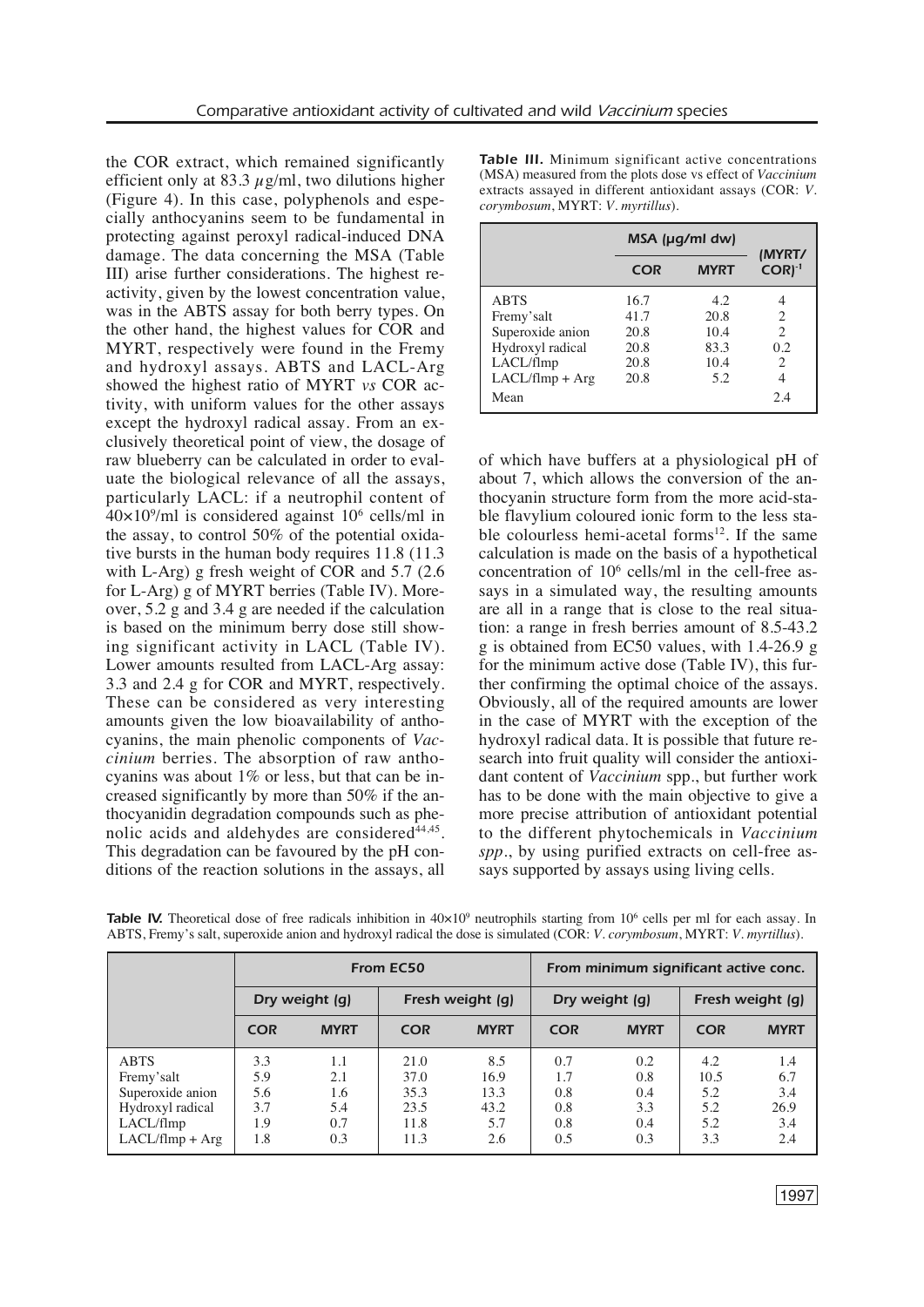## *Conclusions*

Seven different assays (four cell-free and three using human cells) were compared with the aim of determining the antioxidant activity of cultivated and wild *Vaccinium*. Most of the assays gave a response in line with anthocyanin content, with the sole exception of the hydroxyl radical assay, which was less specific and probably linked to antioxidants other than anthocyanins and polyphenols. The difference between the cultivated and wild samples (expressed by the ratio between each antioxidant parameters) was comparable in the cell-free and biological assays, with the exception of the isolated hydroxyl radical assay, which showed a different trend. Furthermore, the biggest difference in the activity of wild *vs* cultivated berry samples has found in LACL-Arg and ABTS, and are in line with the data from COMET assay. Finally, it is suggested that anthocyanins may undergo decomposition under assay conditions, mainly due to the pH value of the assays, without losing their antioxidant potency.

#### ––––––––––––––––––– *Acknowledgements*

Special thanks to colleagues for obtaining the Vaccinium fruit. The cultivated fruit come from the School of Agricultural Sciences of Minoprio Foundation, Como, Italy, and the wild fruit have been picked by Dr. Giuseppe Granelli, of the University of Milan, Department of Crop Science, Italy.

#### ––––––––––––––––––––- *Conflict of Interest*

The Authors declare no conflict of interest, being the present study exclusively made and sustained with public fundings.

#### *References*

- 1) *MAZZA G, KAY CD, COTTRELL T, HOLUB BJ.* Absorption of anthocyanins from blueberries and serum antioxidants status in human subjects. J Agr Food Chem 2002; 50: 7731-7737.
- 2) *PRIOR RL, GU L, WU X, JACOB RA, SOTOUDEH G, KAD-ER AA, COOK RA*. Plasma antioxidant capacity changes following a meal as a measure of the ability of a food to alter in vivo antioxidant status. J Am Coll Nutr 2007; 26: 170-181.
- 3) *BEATTIE J, CROZIER A, DUTHIE GG*. Potential health benefits of berries. Curr Nutr Food Sci 2005; 1: 71-86.
- 4) *WU X, BEECHER GR, HOLDEN JM, HAYTOWITZ DB, GEB-HARDT SE, PRIOR RL.* Lipophilic and hydrophilic antioxidant capacities of common foods in the United States. J Agr Food Chem 2004; 52: 4026-4037.
- 5) *SKREDE G, WROLSTAD RE, DURST RW.* Changes in anthocyanins and polyphenolics during juice processing of highbush blueberries (Vaccinium corymbosum L.). J Food Sci 2000; 65: 357- 364.
- 6) *BRAMBILLA A, LO SCALZO R, BERTOLO G, TORREGGIANI D.* Steam-blanched highbush blueberry (Vaccinium corymbosum L.) juice: phenolic profile and antioxidant capacity in relation to cultivar selection. J Agr Food Chem 2008; 56: 2643-2648.
- 7) *MANACH C, SCALBERT A, MORAND C, REMESY C, JIMÉNEZ L.* Polyphenols: Food sources and bioavailabity. Am J Clin Nutr 2004; 79: 727-747.
- 8) *MAC-DONALD-WICKS L, WOOD LG, GARG ML.* Methodology for the determination of biological antioxidant capacity in vitro: a review. J Sci Food Agric 2006; 86: 2046-2056.
- 9) *MAGALHAES LM, SEGUNDO MA, REIS S, LIMA JLF*C. Methodological aspects about in vitro evaluation of antioxidant properties. Anal Chim Acta 2008; 613: 1-19.
- 10) *HUANG D, OU B, PRIOR RL.* The chemistry behind antioxidant capacity assays. J Agric Food Chem 2005; 53: 1841-1856.
- 11) *SANCHEZ-MORENO C*. Methods used to evaluate the free radical scavenging activity in foods and biological systems. Food Sci Tech Int 2002; 8: 121- 137.
- 12) *KÄHKÖNEN MP, HEINONEN M.* Antioxidant activity of anthocyanins and their aglycons. J Agr Food Chem 2003; 51: 628-633.
- 13) *WANG H, CAO G, PRIOR R*. Oxygen radical absorbing capacity of anthocyanins. J Agr Food Chem 1997; 45: 304-309.
- 14) *WANG SY, JAO H*. Scavenging capacity of berry crops on superoxide radicals, hydrogen peroxide, hydroxyl radicals and singlet oxygen. J Agr Food Chem 2000; 48: 5677- 5684.
- 15) *KALT W, MCDONALD JE, RICKER RD, LU X.* Anthocyanin content and profile within and among blueberry species. Canadian Journal of Plant Science 1999; 79: 617-623.
- 16) *HALVORSEN BL, HOLTE K, MYHRSTAD MCW, BARIKMO I, HVATTUM E, REMBERG SF, WOLD A-B, HAFFNER K, BAUGERØD H, ANDERSEN LF, MOSKAUG Ø, JACOBS JR DR, RUNE BLOMHOFF R.* A systematic screening of total antioxidants in dietary plants. J Nutr 2002; 132: 461-471.
- 17) *HEINONEN M*. Antioxidant activity and antimicrobial effect of berry phenolics–a Finnish perspective. Mol Nutr Food Res 2007; 51: 684-691.
- 18) *CAMIRE ME*. Phytochemicals in the Vaccinium family: bilberries, blueberries, and cranberries. In: Meskin MS, Bidlack WR, Davies AJ, Omaye ST (Eds.). Phytochemicals in nutrition and health 2002; CRC Press LLC, Boca Raton, FL, USA, pp. 20-30.
- 19) *BRIHEIM G, STENDAHL O, DAHLGREN C.* Intra- and extracellular events in luminol-dependent chemiluminescence of polymorphonuclear leukocytes. Infect Immunol 1984; 45: 1-8.